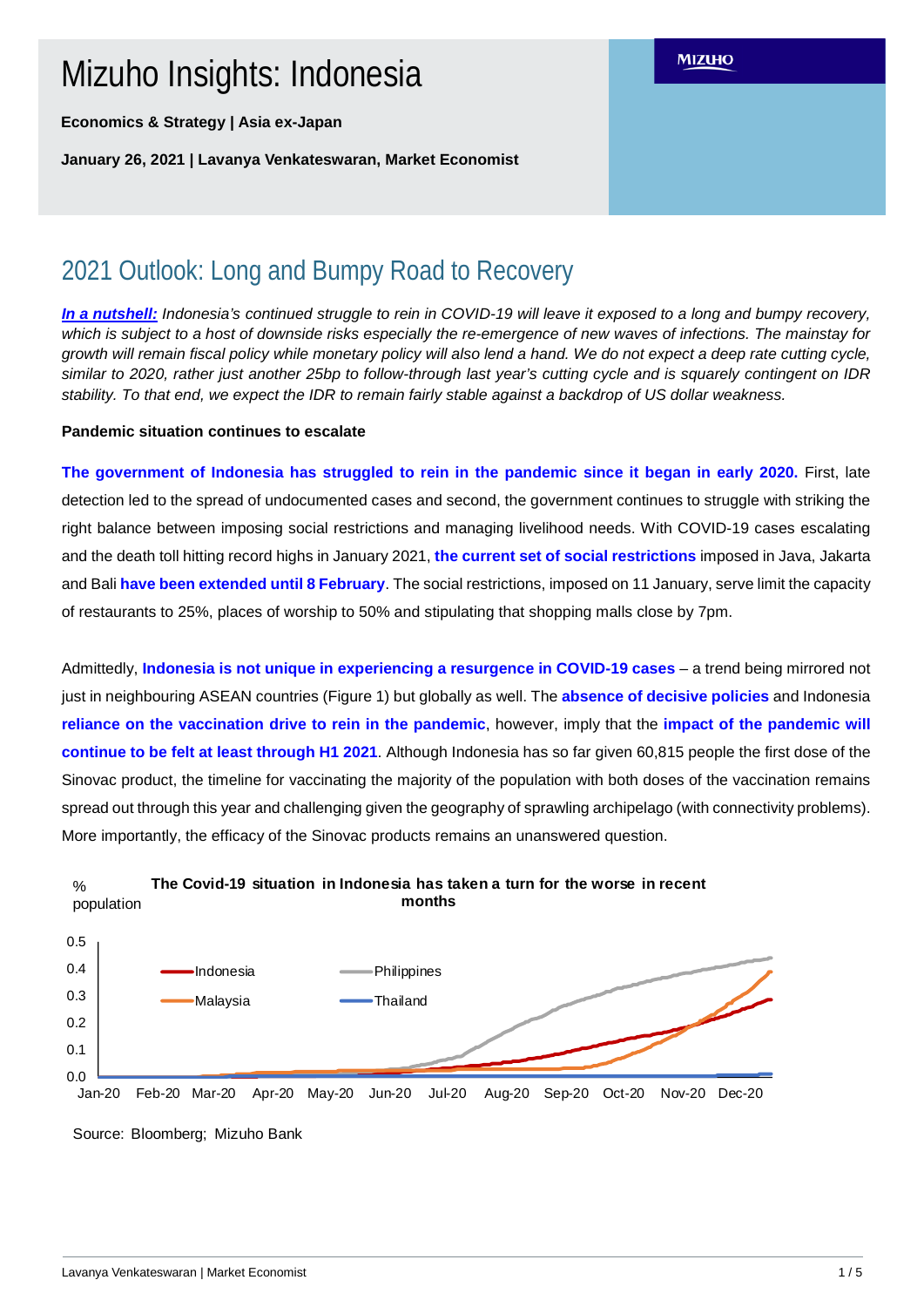#### **Growth outlook to be subdued**

**Growth recovery will, therefore, be slow, uneven and mostly, in H2 2021.** The lack of international tourists, weakened consumer and business sentiment and lacklustre export demand implies that government spending remains the mainstay for 2021 growth. The government has acknowledged as much by budgeting for a large fiscal deficit of 5.7% of GDP in 2021 versus a realized 6.1% of GDP in 2020 (Figure 2).



From a supply-side perspective, even though construction activities, provided the health and safety requirements are met, are allowed to continue during the period that social restrictions have been imposed; the hit on retail and other services sectors will likely be a big drag to growth. **Notwithstanding, given the low base, we expect 2021 growth to pick up to 2.5% from -2.4% in 2020, with growth in H1 2020 averaging 0.8% before picking up to 4.3% in H2.**

Assuming that vaccine distribution is well underway and the spread of the virus is brought under control, **GDP growth will rise to 7.3% in 2022.** To boost medium-term growth prospects, the government passed the 'Omnibus Bill' into law in 2020 with the aim to reduce labour market rigidities, attract FDI and improve the ease of doing business (see *[Mizuho](https://www.mizuhogroup.com/binaries/content/assets/pdf/singapore/macro/ad-hoc/insights/mizuho-insights_id-omnibus-law_201022.pdf)  Insights: Indonesia: Omnibus Bill – [Looks Good on Paper, But Implementation is Key](https://www.mizuhogroup.com/binaries/content/assets/pdf/singapore/macro/ad-hoc/insights/mizuho-insights_id-omnibus-law_201022.pdf)*, 22 October 2020). Although the law looks promising on paper, implementation holds the key – for most the new changes, the implementing regulations have not been released yet making it hard to determine the real impact of many of these changes.

### **Bank Indonesia to refrain from a deep rate cutting cycle**

After cutting its policy rate by a cumulative 125bp in 2020, **Bank Indonesia (BI) will likely cut only by another 25bp in Q1 2021, in our view**. Similar to 2020, BI will be remain opportunistic about the timing of the cut as the volatility of the IDR is the key constraining factor.

**The biggest challenge for BI remains passing through the policy rate cuts into the real economy as lending rates and bond yields have not fallen as much as the policy rate** (Figure 3). **Credit growth has turned negative pointing to not only weak demand, but also supply-side transmission challenges** (Figure 4). Importantly, with BI directly financing the government's fiscal deficit in 2020, communication around a coherent exit-plan will be invaluable to boosting BI's credibility.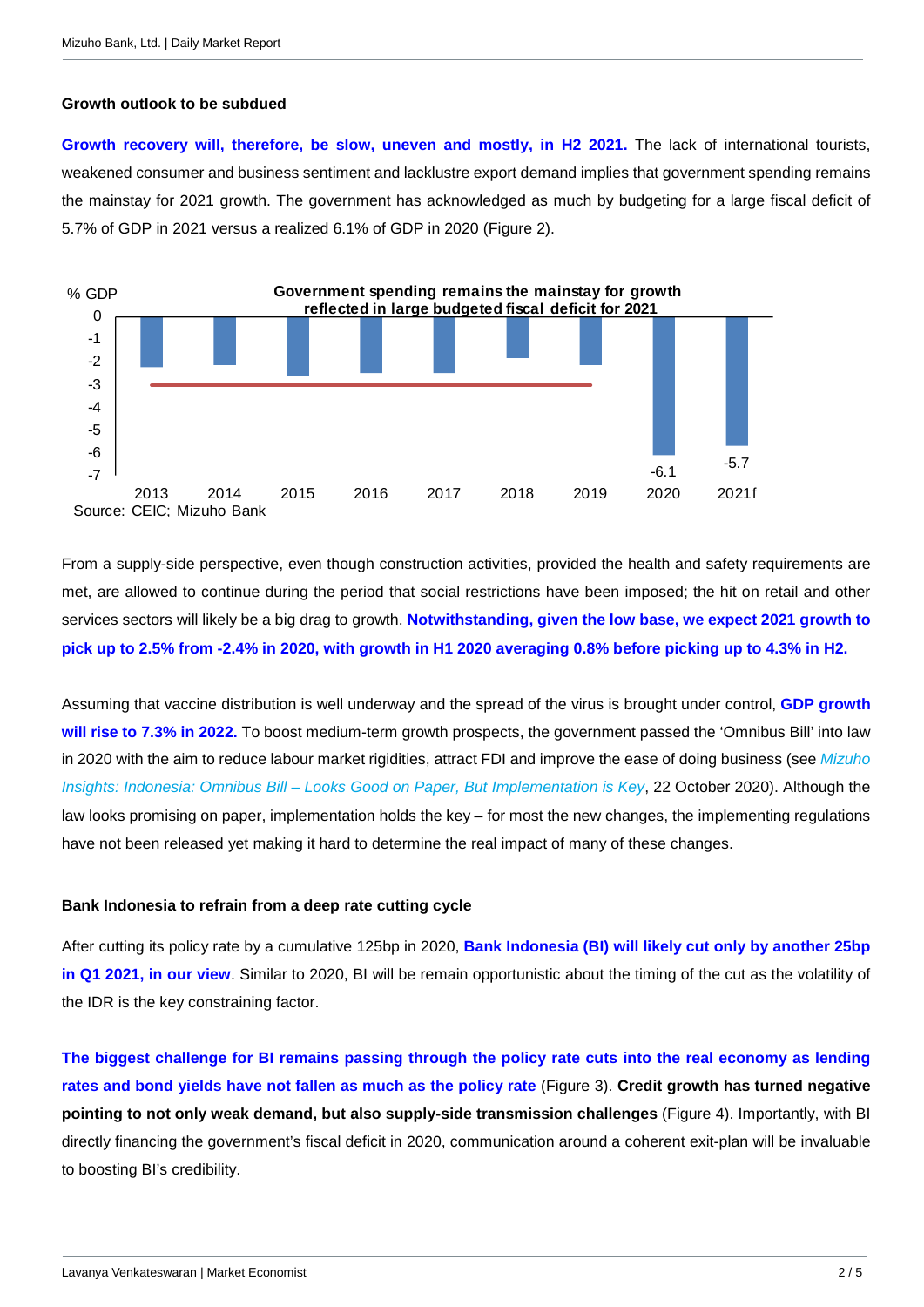

Even without engaging in a deep rate cutting cycle, **BI will maintain a dovish bias and continue to provide credit and liquidity support. The benign inflation backdrop will further support BI's dovish bias.** Headline inflation was below BI's 2-4% range for H2 2020, driven by lower retail fuel and utility prices (Figure 5). Although headline inflation will likely rise in 2021, it will still remain within BI's target range.

Furthermore, **the external position has improved dramatically largely driven by severe import compression**. The 2020 current account deficit (CAD) will likely be below 1.5% of GDP with the Q3 current account balance even registering a surplus. Further, the basic balance (current account balance + net FDI) has shifted to a surplus reducing external financing pressures (Figure 6). However, as the growth outlook improves (albeit in an uneven manner), import demand will rise and the CAD will widen.

Although the 'Omnibus bill' has opened up all but six sectors to foreign investors, the implementing regulation has not been released yet. Whether long-term funding pressures are reduced with greater FDI inflows will depend heavily on the implementing regulation in terms of attracting greater FDI.



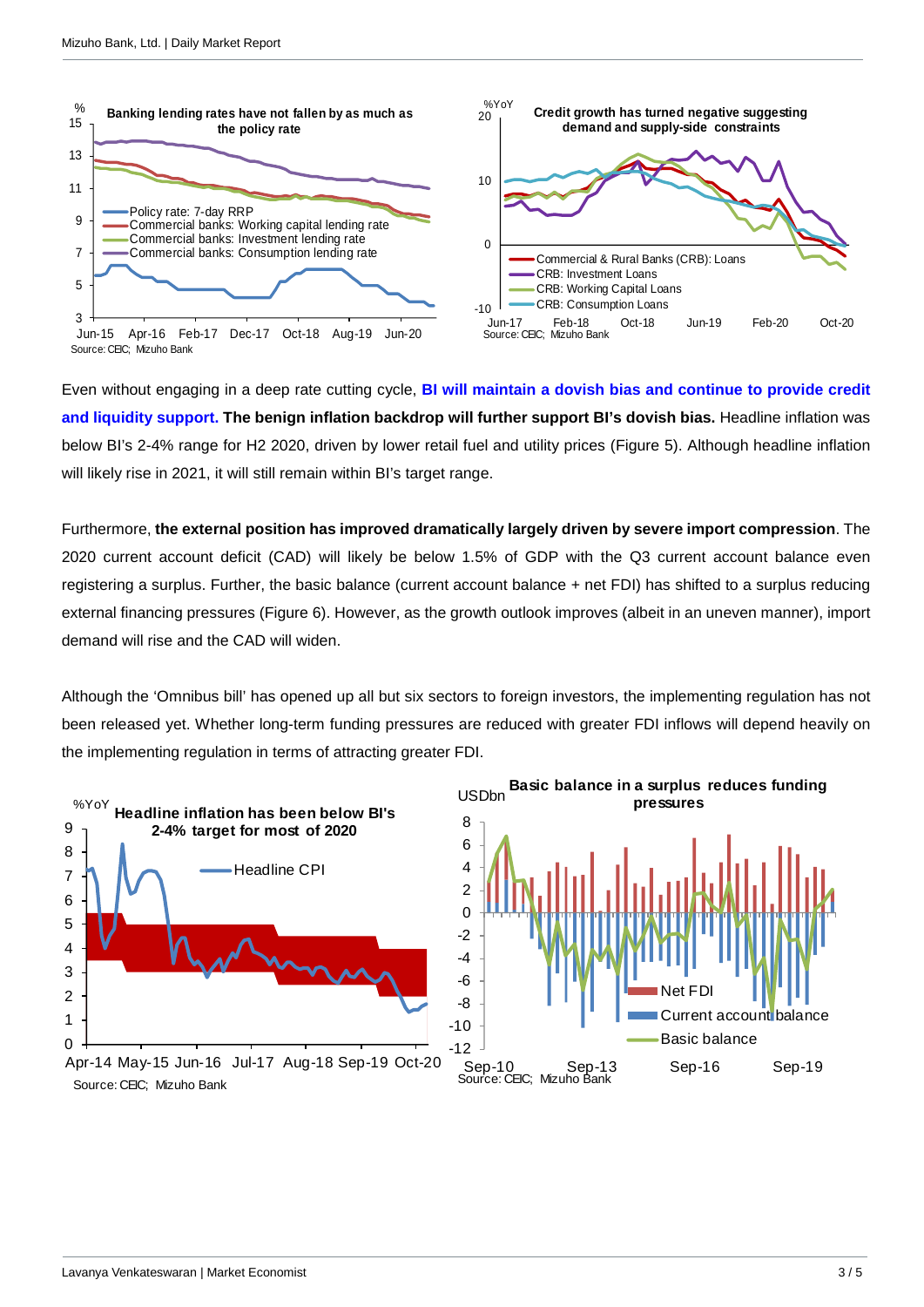## **IDR: Vulnerabilities persist against a generally favourable backdrop**

Our broad view is for US dollar weakness to continue, albeit unevenly, through most of 2021. **IDR**, as a result, **will end 2021 marginally stronger against the USD than it began**. That said, **the path will be volatile** given Indonesia's domestic vulnerabilities and global risk factors.

Domestically, **the pandemic situation remains a cause for concern**. In addition, **fundamental macroeconomic vulnerabilities around the 'twin deficits' on the external and fiscal fronts persist.** If anything, with the pandemic raging on, the government may be forced to widen its fiscal deficit beyond the budgeted 5.7% of GDP.

On the global front, **tensions in US-China relations could put pressure on the CNY and in turn, many Asian currencies including IDR**. In addition, if the approved US fiscal stimulus package is well short of the proposed USD1.9trn, then reflation trade could reverse making IDR vulnerable to sharp bouts of depreciation.

|                  | Q4 2020   | Q1 2021   | Q2 2021  | Q3 2021   | Q4 2021   | Q1 2022   |
|------------------|-----------|-----------|----------|-----------|-----------|-----------|
| GDP $(% y/y)$    | $-3.6\%$  | $-1.5%$   | 3.1%     | 3.6%      | 5.0%      | 7.1%      |
| CPI $(%$ (% y/y) | 1.6%      | 1.4%      | 1.7%     | 2.2%      | 2.6%      | 2.6%      |
| Policy Rate (%)  | 3.75%     | 3.50%     | 3.50%    | 3.50%     | 3.50%     | 3.50%     |
|                  | $14004 -$ | $13590 -$ | 13780    | $13210 -$ | $13310 -$ | $13410 -$ |
| USD/IDR*         | 14950     | 14710     | $-14920$ | 14720     | 14430     | 14570     |
|                  | 14050     | 14000     | 14200    | 13900     | 13750     | 13850     |

Note: Values in black are historical whereas those in blue represent forecasts.

\* Point forecast is for end-period.